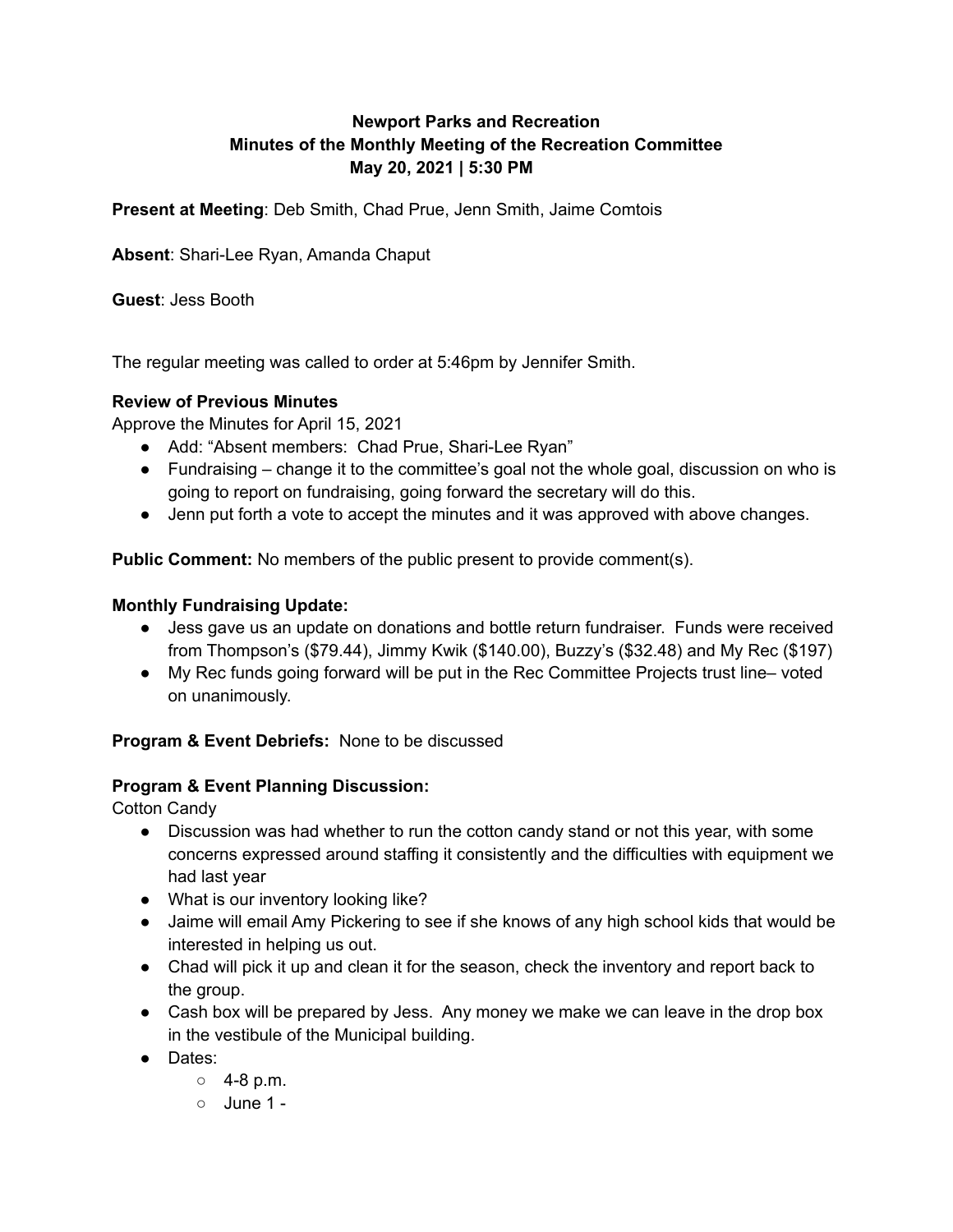- $\circ$  June 8 -
- June 15 Chad
- June 22 Chad
- June 29
- July 6
- July 13
- July 20
- July 27
- August 3
- August 10
- August 17
- August 24

**Fundraising Projects:** None to be discussed

## **Public Recreation**

Mother Son Dance

- $\bullet$  June 18 and 19
- No tickets have been ordered and don't need to be ordered because no one seems to want them.
- We need to get:
	- goodie boxes Jenn will fill up a cart on fun express and get it to Jess
	- Photographer Rick Desrochers? Jenn will reach out to Rick
	- Food? Consider mimicking father/daughter dance ideas- creating table plates for groups to share instead of a buffet style for safety of guests
- Masks required
- $\bullet$  Deb and Chad can help decorate during the day of the 18<sup>th</sup>. Decorations will already be down there. Staff decisions need to be made ASAP, Jenn to initiate a schedule
- Tickets will go sale May 26

Bike Rodeo

- Deb got a call back from Tracy Roberts from Community National Bank, they have agreed to be our sponsor and will also help with volunteers.
- Rosie at AAA hasn't gotten back to Deb but it looks like we can use some resources from their website.
- NCPD is also on board.
- Deb will also reach out to Memphremagog Trails to see if we can get some volunteers.
- She will also reach out to Louis Garneau as a sponsor as well.
- National Ride your Bike to School day is May  $4<sup>th</sup>$  –
- May  $1^{st}$ , 2022 will be the Bike Rodeo
- $\bullet$  Rain date May 15th